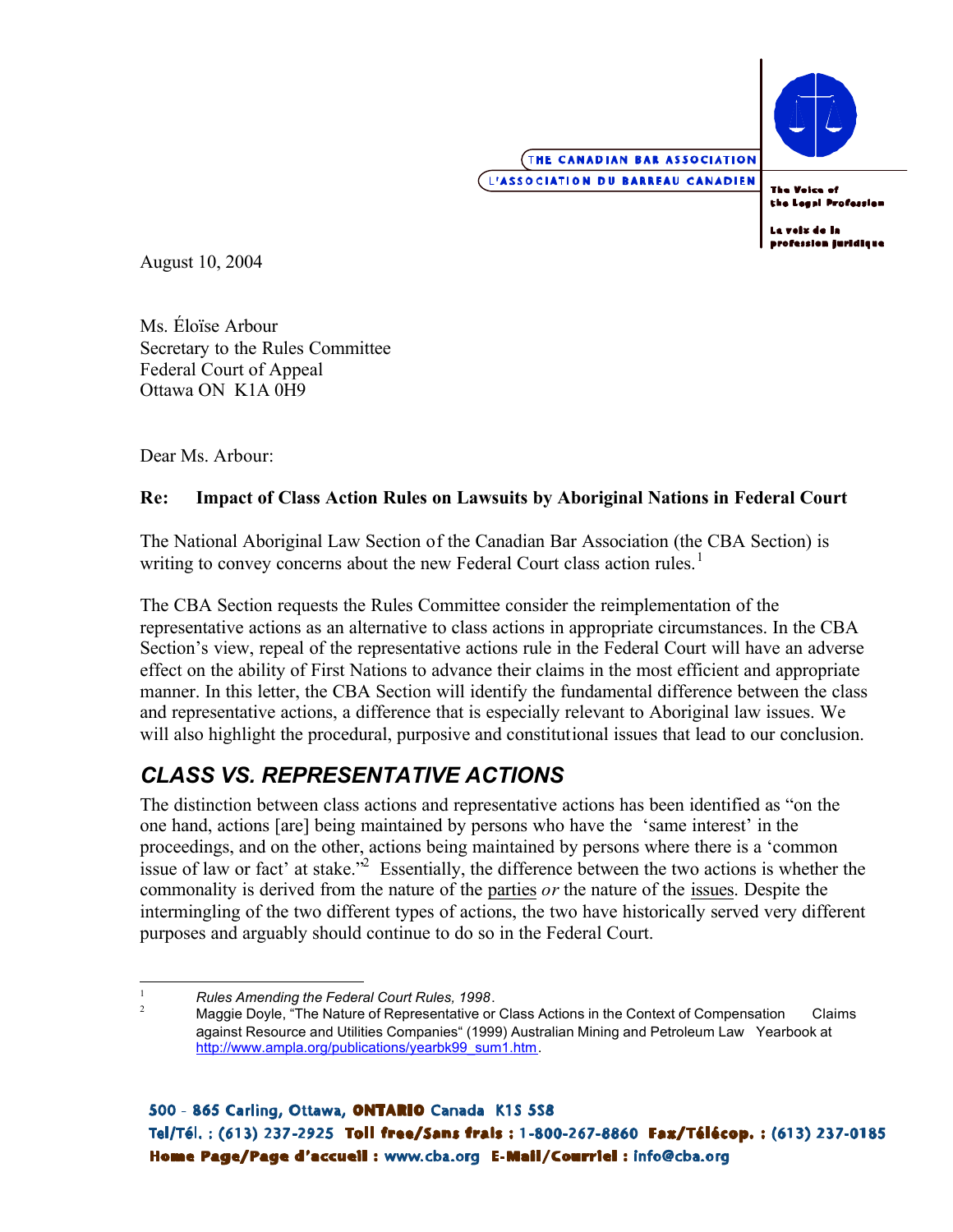For First Nations or other Aboriginal communities, advancing claims as representative actions is premised on a *commonality derived from their specific nature as a party* to litigation. As noted in *Woodward's Native Law:* 

… the band, as an enduring entity with its own government, is a unique type of legal entity under Canadian law. The rights and obligations of the band are quite distinct from the accumulated rights and obligations of the members of the band.<sup>3</sup>

From an Aboriginal perspective, "association with their … collectivities is central to individual and community identity"; <sup>4</sup> advancing their claims as a collective is a reflection of their cultural and political identity, as well as the nature of the rights claimed. The members of First Nations are not "merely individuals living in a close vicinity to each other, who might happen to enjoy a particular common interest in the favourable outcome of a court decision.<sup>"5</sup>

# *CERTIFICATION OF A CLASS ACTION UNDER THE NEW RULES*

Class action legislation is now in place in five provinces, requiring certification of the class and the appointment of a representative plaintiff when there are common issues of law or fact at stake. Class action legislation in Ontario, Newfoundland and British Columbia explicitly states that it does not apply to representative proceedings thereby maintaining the distinction between the two types of actions.

Certain conditions of certification under the Federal Court Rules are similar to those of the provincial statutes. The initial requirement that the pleadings disclose a reasonable cause of action is not specific to class actions but is applicable to all actions. Two other requirements for certification are that there is an identifiable class and that the claims raise common questions of law or fact. A First Nations litigant raising a communal claim, by the nature of the claim, often meets both of these requirements.

because "in law, a band is recognized as being in a class by itself."<sup>6</sup> The Federal Court Rules require a representative plaintiff who fairly and adequately represents the interests of the class. The representative plaintiff must show a plan to advance the action and to notify class members how the proceeding is progressing. On the common issue(s), the representative cannot have an interest in conflict with the interests of other class members. For First Nations, each of these criteria is met when the Chief or Council acts on behalf of the Band

The final requirement under the new Federal Court Rules is that a class action be the preferable procedure for the proceeding and requires the judge to consider all relevant matters when making this determination. This includes consideration of whether the class action would involve claims that are or have been the subject of any other action. This requirement may prove problematic in Aboriginal law matters because there are often conflicting claims. The judge must also determine

 3 Jack Woodward, *Native Law*, loose leaf (Toronto: Thomson Carswell, 1994) at 398. <sup>4</sup>

Canada, Royal Commission on Aboriginal Peoples, *Report of the Royal Commission on Aboriginal Peoples*, vol. 2 (Ottawa: Minister of Supply and Services Canada, 1996) at 1015 (Co-Chairs: Rene Dussault and<br>Georges Erasmus).

Georges Erasmus). <sup>5</sup>*Weyweyakum Indian Band* v. *Canada and Weyweyakai Indian Band*, [1992] C.N.L.R. at 177. <sup>6</sup>

*Woodward's Native Law*, *supra* note *3*, at 399.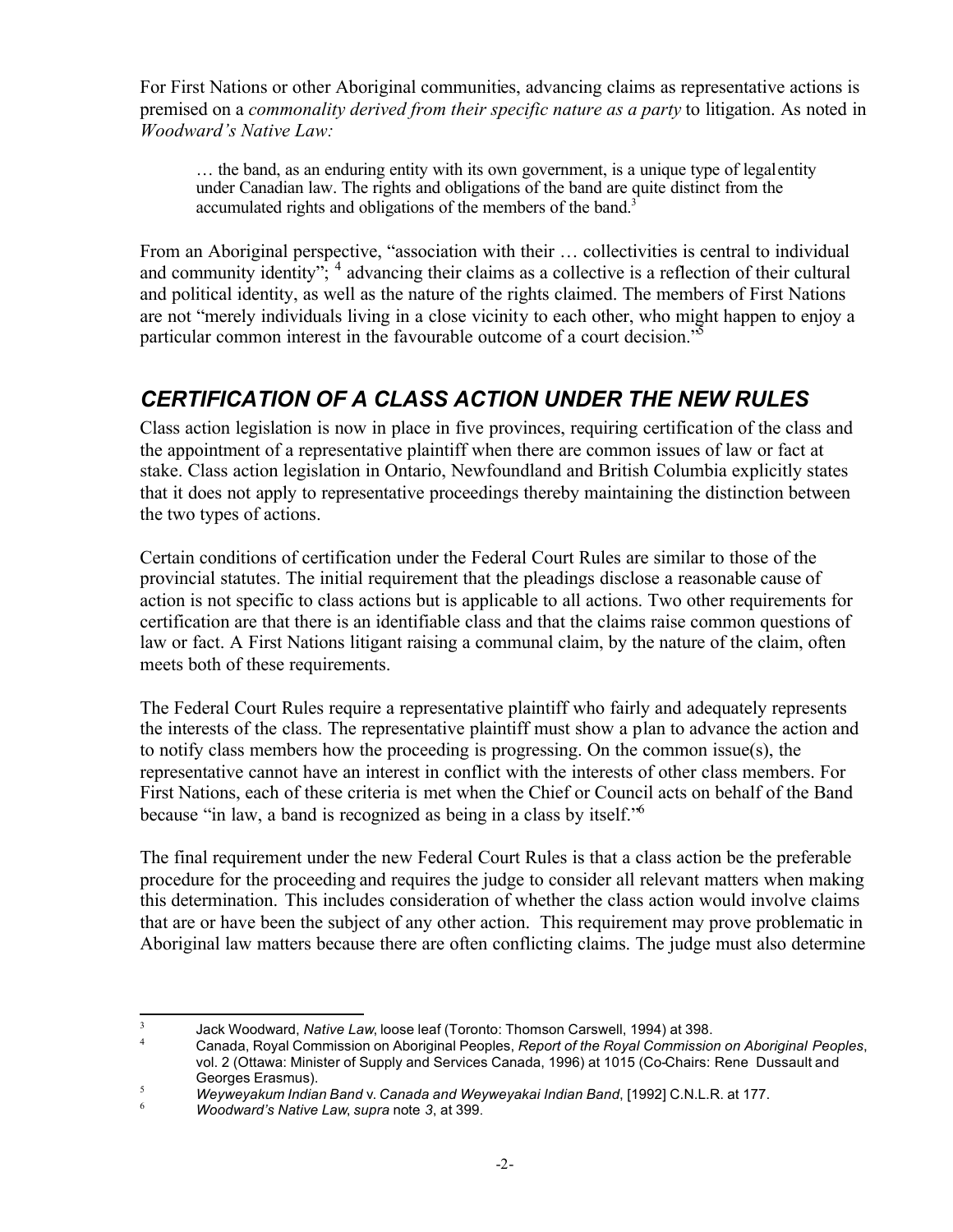if there are more efficient means of resolving the claim. Arguably, a representative action is more efficient because it does not involve an additional certification hearing that is redundant when the action is brought by the Chief or Council on behalf of the First Nation. Aboriginal litigation is a notoriously arduous process, often taking many years to complete. Adding procedural hurdles simply extends the process further and increases the cost of pursuing a claim.

# *PROCEDURAL ISSUES*

In some cases, the problem can be adequately dealt with by relying on *Sawridge Band v. Canada*. 7 In *Sawridge*, the Court confirmed that a Band has the capacity to sue in its own right after the Court dismissed the Crown's motion for an order compelling the Band to seek certification. In so doing, the Federal Court affirmed the holding in *Weyweyakum* on the issue of capacity that:

be subject to various resulting obligations.<sup>8</sup> the members of an Indian band as such and quite apart from any provisions of the *Indian Act*, must necessarily enjoy a special legal status derived from their existence as a separate society and from common fundamental and special tribunal [sic] customs, laws, privileges, rights and obligations [and] there seems to me to be no logical reason why Indian bands, as such should not possess the same rights to sue as corporation for instance, and, similarly, to

Presumably, if the capacity of the band has been decided, there is no longer any need for naming the Chief on behalf of the Nation as a party. However, actions on behalf of First Nations are still regularly framed this way, either out of an abundance of caution or because the collective right claimed in a given case does not necessarily vest in the band as a creation of the *Indian Act.* 

## *PROBLEMS FOR FIRST NATIONS*

Some counsel are finding that the new Federal Court Rules are presenting significant problems. In one case, the federal Crown insisted that the First Nation's action be certified, despite the case commencing well before the new Federal Court Rules. The Court suggested that the issue was best resolved between the parties, rather than by an order. The subsequent negotiations between the parties to develop a consent order were problematic and time-consuming and thus increasing the costs to the parties.

It has been argued that the resulting obligations of proceeding in the name of the band, pursuant to *Weyweyakum* and *Sawridge*, precludes damages for pain and suffering, as well as any postponement of limitations arguments. This argument is premised on the jurisprudence of corporations where the capacity of the band to sue is akin to that of a corporation. The band, therefore, cannot suffer pain nor can it be under a disability for limitation purposes. So proceeding in this manner may fetter the claim, rather than advance it.

Further, the new Rules generally prohibit the award of costs for a class action (Rule 299.41(1)). In a specific example, where the First Nation was arguing a motion for document production, it was advised by the case management judge that costs were not available in a class action.

 7  $^{7}$  [2003] F.C.J. No. 846 (T.D.) (QL).

<sup>8</sup>*Weyweyakum*, *supra* note 5.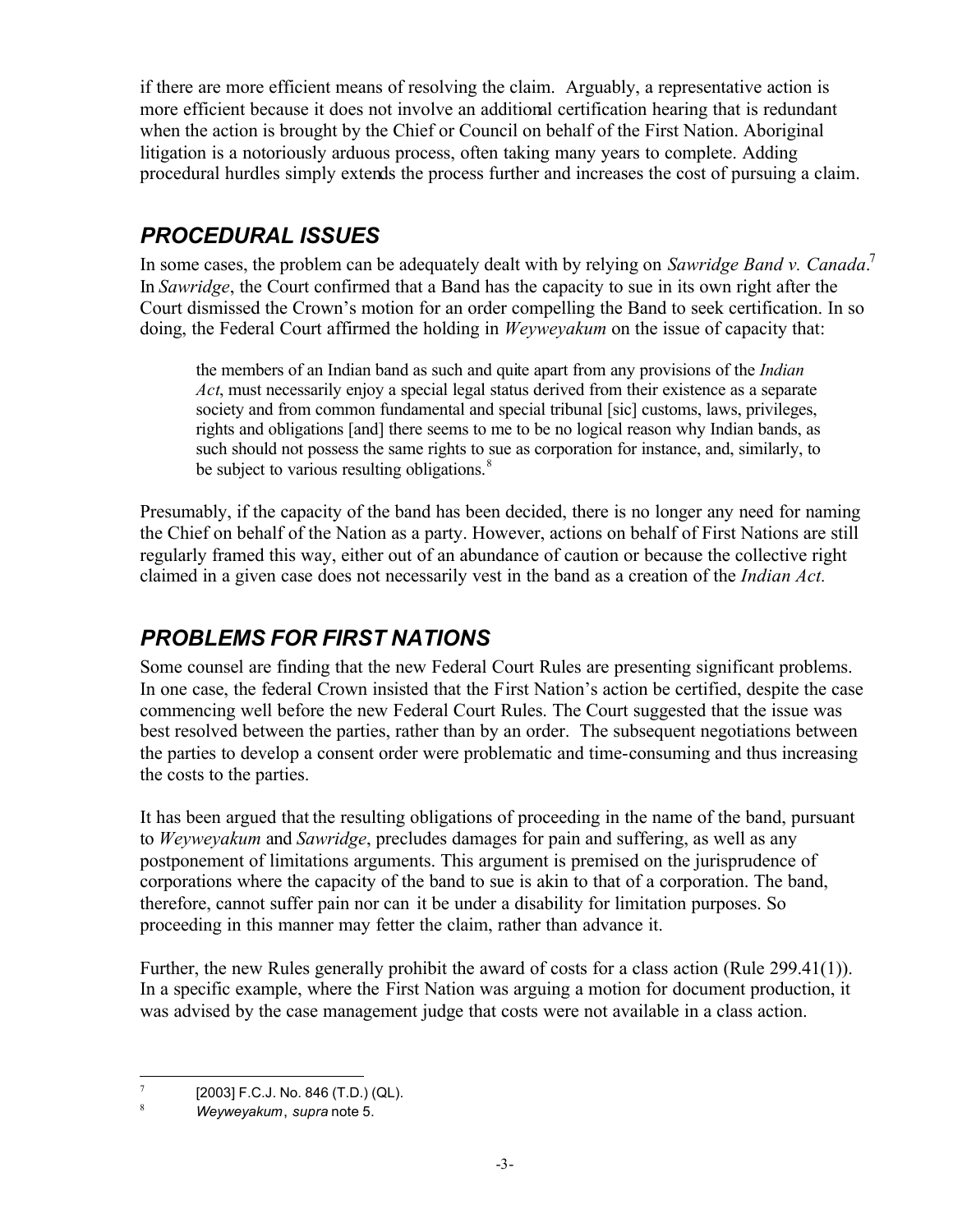Although Rule 299.41(2) does allow for costs in exceptional circumstances, establishing those circumstances may increase expenses and the motion may be unsuccessful in any event.

The ability of First Nations to bring their claims to Federal Court may be severely compromised by the changes to the Rules. As a result, First Nations claims may suffer no matter which style of proceeding is used. When proceeding as a class action, certification is required and costs are generally unavailable. When proceeding in the name of the band, recent jurisprudence on corporations may be applicable and the band may not be able to seek damages for pain and suffering, nor can they avail themselves of certain limitations arguments. In either case, the ability to assert the communal rights of First Nations is hindered.

# *THE PURPOSIVE ISSUES*

There are some general purposive issues that arise. In any litigation, it is critical that the court has the correct parties and the correct issues before it. Also, the defendant must have proper notice of the nature of the claim and the identity of the claimants. In a recent decision of *Hollick v. Toronto (City)*, <sup>9</sup> the Supreme Court of Canada held that the purposes of class action are to promote judicial economy, access to justice and behaviour modification. McLachlin C.J.C., noted it was necessary to undertake a contextual analysis of the fair and efficient management of the action, as well as the availability and preferability of procedure. The CBA Section submits the amendments to the Rules, in the context of First Nations' litigation, may actually serve to negate these purposes.

While it is appropriate to ensure that the person making a claim on behalf of a First Nation has the authority to do so, it is not necessary to require the Court to certify the representative capacity of a duly elected Chief and Council. It contradicts the principle of judicial economy, which is one of the fundamental purposes of a class action. Reserve communities already have an appointed representative with a clear mandate from the "class", as well as a clearly delineated membership. Indeed, the "class" contemplated has already been fully identified for the most common defendant in these types of matters: Indian and Northern Affairs.

Access to justice may also be more limited because the cost of the certification proceeding exacerbates the already difficult circumstances of First Nations attempting to fund an action to assert their rights:

The preliminary matter of certification, intended to be a mini-hearing, usually turns into a maxihearing ... often more complex than the trial of the substantive issues (if the case ever proceeds that far) and, as there is so much discretion involved, there are often several appeals … certification serves as a chilling deterrent to the use of class actions.<sup>10</sup>

Finally, the goal of behaviour modification is rarely achieved when defendants are given procedural tools that serve to prevent the advancement of claims in the most effective manner, purely as a result of the claimant's immutable legal status. This is especially so when the corresponding arguments and remedies available to them are then limited. In the context of Aboriginal litigation, none of the broad policy objectives of class actions will be met under the

 $\overline{9}$ 

 $\frac{9}{10}$  [2001] 3 S.C.R. 158 (S.C.C.) at para. 27.<br><sup>10</sup> Andrew J. Roman, "Class Actions in Canada: The Path to Reform?" (August 1988) Advocates' Soc. J. No. 4, at 28-32.